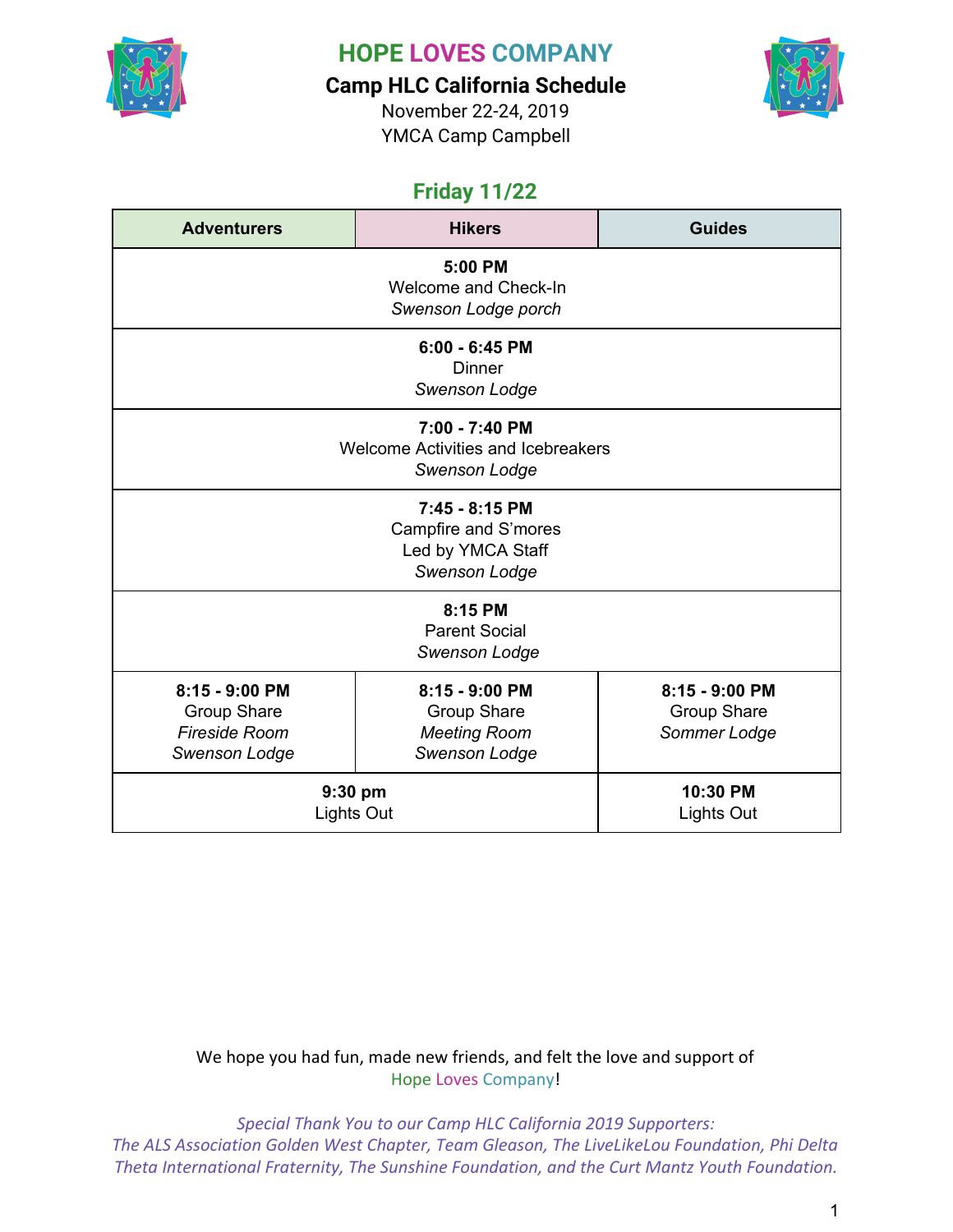

**Camp HLC California Schedule**

November 22-24, 2019 YMCA Camp Campbell



## **Saturday 11/23**

| <b>Adventurers</b>                                  | <b>Hikers</b>                                                                              | <b>Guides</b>                               |  |  |
|-----------------------------------------------------|--------------------------------------------------------------------------------------------|---------------------------------------------|--|--|
| 7:30 AM<br>Wake Up<br>Wear Camp HLC T-shirt         |                                                                                            |                                             |  |  |
|                                                     | $8:00 - 8:35$ AM<br><b>Breakfast</b><br>Swenson Lodge                                      |                                             |  |  |
| 8:45 - 9:45 AM<br>Nature Walk and Habitat Hut       |                                                                                            | 8:45 - 9:45 AM<br><b>Hike</b>               |  |  |
| $9:55 - 10:55$ AM<br><b>Climbing Tower</b>          | $9:55 - 10:55$ AM<br>Archery                                                               | $9:55 - 11:10$ AM<br>Ropes Course           |  |  |
| 11:00 AM - 12:00 PM<br>Archery                      | 11:00 AM - 12:00 PM<br><b>Climbing Tower</b>                                               | 11:30 AM - 12:20 PM<br>Gaga Ball/Volleyball |  |  |
| 12:00 - 12:20 PM<br><b>Firebuilding with Dexter</b> |                                                                                            |                                             |  |  |
|                                                     | 12:30 - 1:15 pm<br>Lunch<br><b>Swenson Lodge</b>                                           |                                             |  |  |
|                                                     | 1:15 - 1:25 PM<br>Camp Picture                                                             |                                             |  |  |
|                                                     | 1:40 - 2:40 PM<br>Swimming<br><b>Swimming Pool</b>                                         |                                             |  |  |
|                                                     | 2:45 - 3:30 PM<br>Change out of swimsuits and Downtime<br>(Group sports, cabin time, etc.) |                                             |  |  |

We hope you had fun, made new friends, and felt the love and support of Hope Loves Company!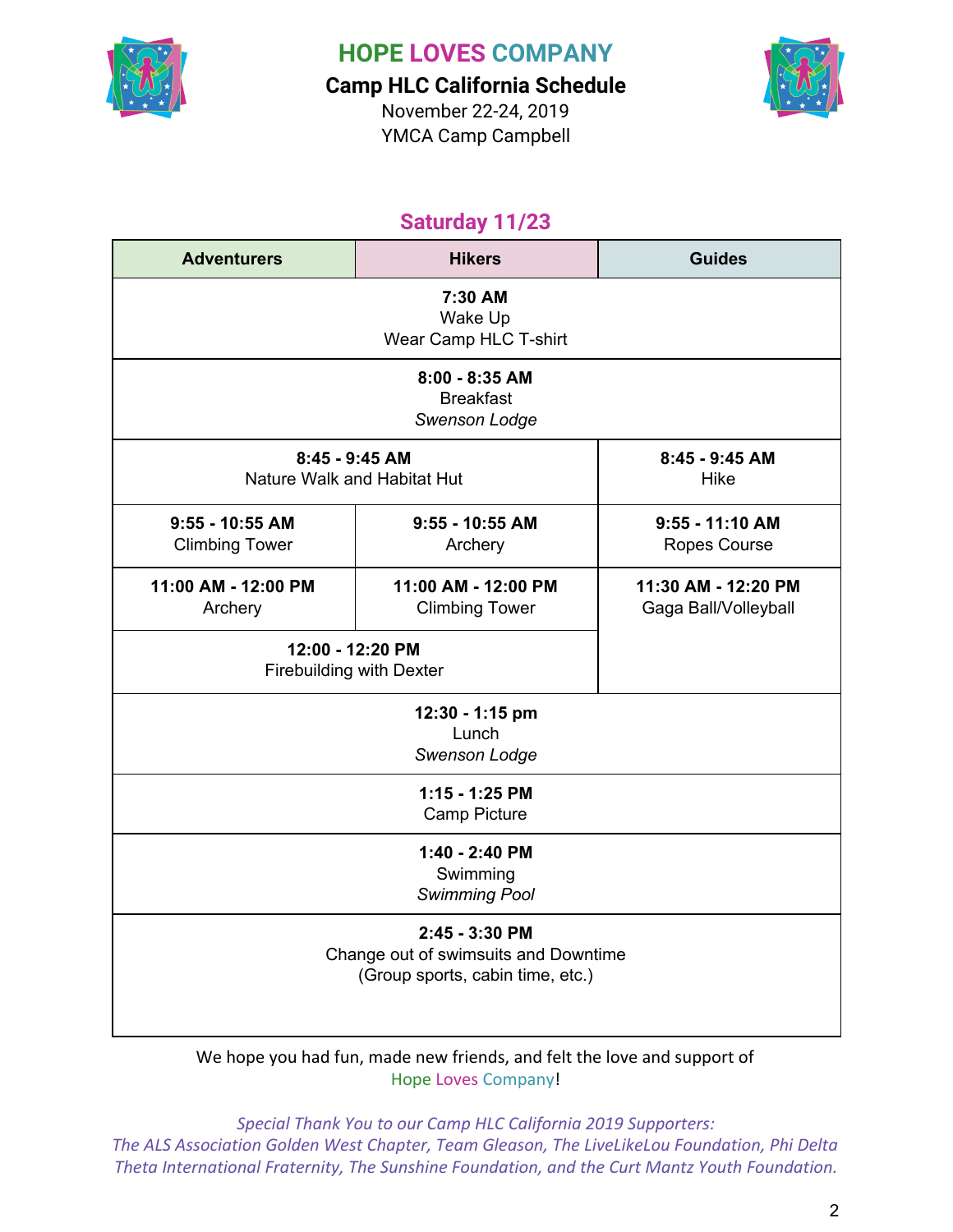

### **Camp HLC California Schedule**

November 22-24, 2019 YMCA Camp Campbell



| <b>Adventurers</b>                                                                   | <b>Hikers</b>                                                                       | <b>Guides</b>                                                                    |  |  |
|--------------------------------------------------------------------------------------|-------------------------------------------------------------------------------------|----------------------------------------------------------------------------------|--|--|
| $3:30 - 4:15$ PM<br>Music with Jesse<br><b>Outdoor Pavilion</b>                      | $3:30 - 4:15$ PM<br>Yoga<br>Back Deck @ Swenson                                     | $3:30 - 4:15$ PM<br>Scrapbooking<br><b>Fireside Room</b><br><b>Swenson Lodge</b> |  |  |
| 4:20 - 5:05 PM<br>Scrapbooking<br><b>Fireside Room</b><br><b>Swenson Lodge</b>       | 4:20 - 5:05 PM<br>Music with Jesse<br><b>Outdoor Pavilion</b>                       | 4:20 - 5:05 PM<br>Yoga<br>Back Deck @ Swenson                                    |  |  |
| 5:10 - 5:55 PM<br>Yoga<br>Back Deck @ Swenson                                        | 5:10 - 5:55 PM<br>Scrapbooking<br><b>Fireside Room</b><br><b>Swenson Lodge</b>      | 5:10 - 5:55 PM<br>Music with Jesse<br><b>Outdoor Pavilion</b>                    |  |  |
| $6:00 - 6:50$ PM<br><b>Dinner</b><br><b>Swenson Lodge</b>                            |                                                                                     |                                                                                  |  |  |
| 6:50 PM<br><b>Ice Cream Social</b><br><b>Swenson Lodge</b>                           |                                                                                     |                                                                                  |  |  |
| 7:00 - 8:00 PM<br><b>Talent Show and Music with Jesse</b><br><b>Swenson Lodge</b>    |                                                                                     |                                                                                  |  |  |
| <b>Parents</b><br>8:15 PM<br><b>Parent Social</b><br>Swenson Lodge                   |                                                                                     |                                                                                  |  |  |
| 8:15 - 9:00 PM<br><b>Group Share</b><br><b>Fireside Room</b><br><b>Swenson Lodge</b> | 8:15 - 9:00 PM<br><b>Group Share</b><br><b>Meeting Room</b><br><b>Swenson Lodge</b> | 8:15 - 9:15 PM<br><b>Group Share</b><br>Sommer Lodge                             |  |  |
| 9:30 PM<br>Lights Out                                                                |                                                                                     | 10:30 PM<br>Lights Out                                                           |  |  |

We hope you had fun, made new friends, and felt the love and support of Hope Loves Company!